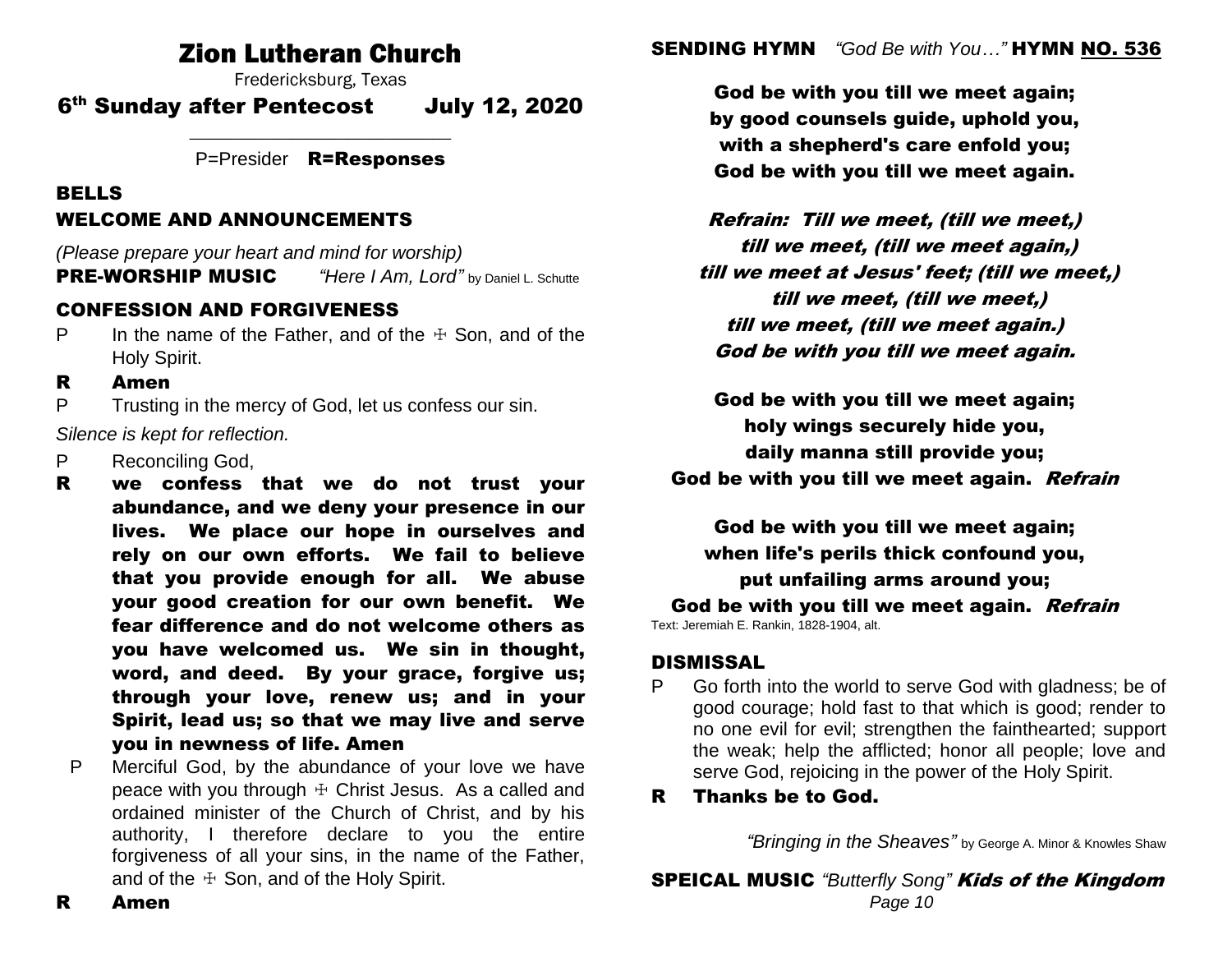P God, the ruler of all rulers, we pray for our nation's leaders. Increase their desire to work for the good of all people. Bridge any chasms that divide this country or community, and guide authorities to seek a deep and lasting peace. Hear us, O God.

### R Your mercy is great.

P Abiding God, care for all who are in need especially those suffering in mind, body, or spirit who we name to you in our hearts now. For those who are doubting, renew faith. For those who are worrying, provide release. For those who are struggling, ease burdens. For those in fear, give hope. Hear us, O God.

### R Your mercy is great.

P Renewing God, revive your church in this place. Nourish and nurture the seeds you have planted, that we might grow as disciples. Replace what has been depleted. Sustain our ministries and deepen relationships with the wider community. Hear us, O God.

### R Your mercy is great.

- P Receive these prayers, O God, and those too deep for words; through Jesus Christ our Lord.
- R Amen

# THE LORD'S PRAYER

R Our Father, who art in heaven, hallowed be thy name, thy kingdom come, thy will be done, on earth as it is in heaven. Give us this day our daily bread; and forgive us our trespasses, as we forgive those who trespass against us; and lead us not into temptation, but deliver us from evil. For thine is the kingdom, and the power, and the glory, forever and ever. Amen

### BENEDICTION

- P The Lord bless you and keep you. The Lord make his face shine on you and be gracious to you. The Lord look upon you with favor and  $\dagger$  give you peace.
- R Amen

# GATHERING

- HYMN *"O Day of Rest and Gladness"* HYMN NO. 521
	- O day of rest and gladness, O day of joy and light, O balm for care and sadness, most beautiful, most bright: on you the high and lowly, through ages joined in tune, sing, "Holy, holy, holy," to the great God triune.

On you, at earth's creation, the light first had its birth; on you, for our salvation, Christ rose from depths of earth; on you, our Lord victorious the Spirit sent from heav'n; and thus on you, most glorious, a threefold light was giv'n.

Today on weary nations the heav'nly manna falls; to holy convocations the silver trumpet calls, where gospel light is glowing with pure and radiant beams and living water flowing with soul-refreshing streams.

New graces ever gaining from this our day of rest, we reach the rest remaining to spirits of the blest. We sing to you our praises, O Father, Spirit, Son; the church its voice upraises to you, blest Three in One.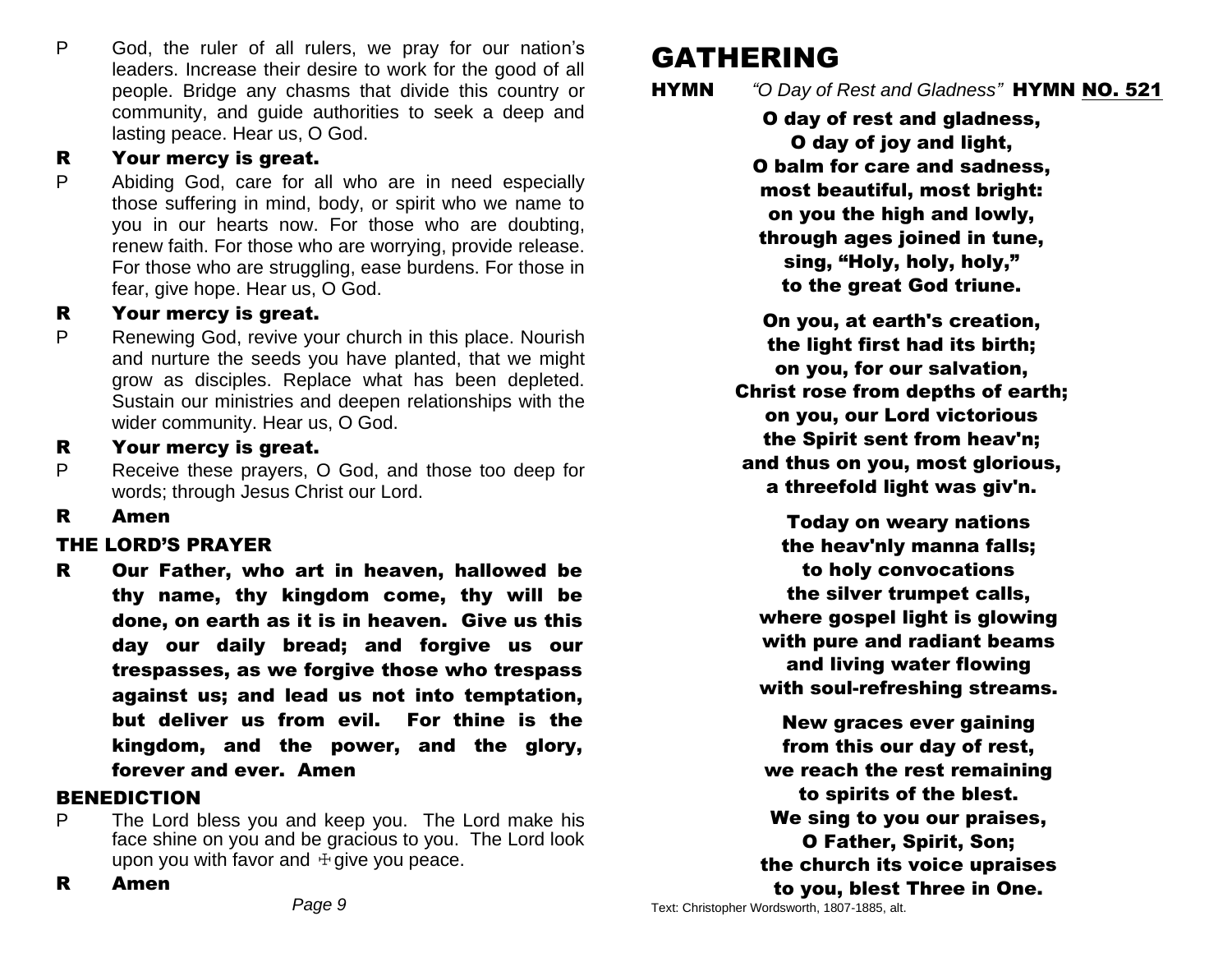### GREETING

- P The grace of our Lord Jesus Christ, the love of God, and the communion of the Holy Spirit be with you all.
- R And also with you.

KYRIE *(Sung)* HYMNAL p. 147

P In peace, let us pray to the Lord.

### R Lord, have mercy.

P For the peace from above, and for our salvation, let us pray to the Lord.

### R Lord, have mercy.

P For the peace of the whole world, for the well-being of the Church of God, and for the unity of all, let us pray to the Lord.

### R Lord, have mercy.

P For this holy house, and for all who offer here their worship and praise, let us pray to the Lord.

### R Lord, have mercy.

- P Help, save, comfort, and defend us, gracious Lord.
- R Amen

# HYMN OF PRAISE *"Glory to God…"* HYMNAL p. 148

- P Glory to God in the highest, and peace to his people on earth.
- R Lord God, heavenly king, almighty God and Father: We worship you, we give you thanks, we praise you for your glory. Lord Jesus Christ, only Son of the Father, Lord God, Lamb of God: You take away the sin of the world; have mercy on us. You are seated at the right hand of the Father; receive our prayer. For you alone are the Holy One, you alone are the Lord, you alone are the Most High, Jesus Christ, with the Holy Spirit, in the glory of God the Father. Amen

### PRAYER OF THE DAY

- P The Lord be with you.
- R And also with you.

*Page 3*

R On the third day he rose again; he ascended into heaven, he is seated at the right hand of the Father, and he will come to judge the living and the dead. I believe in the Holy Spirit, the holy catholic church, the communion of saints, the forgiveness of sins, the resurrection of the body, and the life everlasting. Amen

# PEACE

P The peace of Christ be with you always.

R And also with you.

# RESPONSE

# OFFERING

*The work of God continues, even when we can't gather in person. While the offering plate can't be passed around, there are still several ways to tithe:*

- *Mail your offering envelope to the church office*
- *Check out Zion's website for online donation option via Tithe.ly* OR you can go directly to this link <https://tithe.ly/give?c=1367077>
- *Set up direct bill pay at your personal bank*

*And always remember, there are many ways we can make offerings to God, such as prayer and acts of service.*

> *"Let Us Talents and Tongues Employ"* Music: Jamaican Folk Tune; Lyrics:Fred Kaan

# PRAYERS OF INTERCESSION

P Called into unity with one another and all of creation, let us pray for the Church, the world, and our community.

*A brief silence.*

P Gracious God, your word has been sown in many ways and places. We pray for missionaries and newly planted congregations around the world. Let their witness inspire us to continue to share God's goodness with everyone. Hear us, O God.

# R Your mercy is great.

P God of new life, all of creation bears the stamp of your making. Bless everyone who works with land or animals, and show us how we can be good stewards of your gifts. Hear us, O God.

# R Your mercy is great.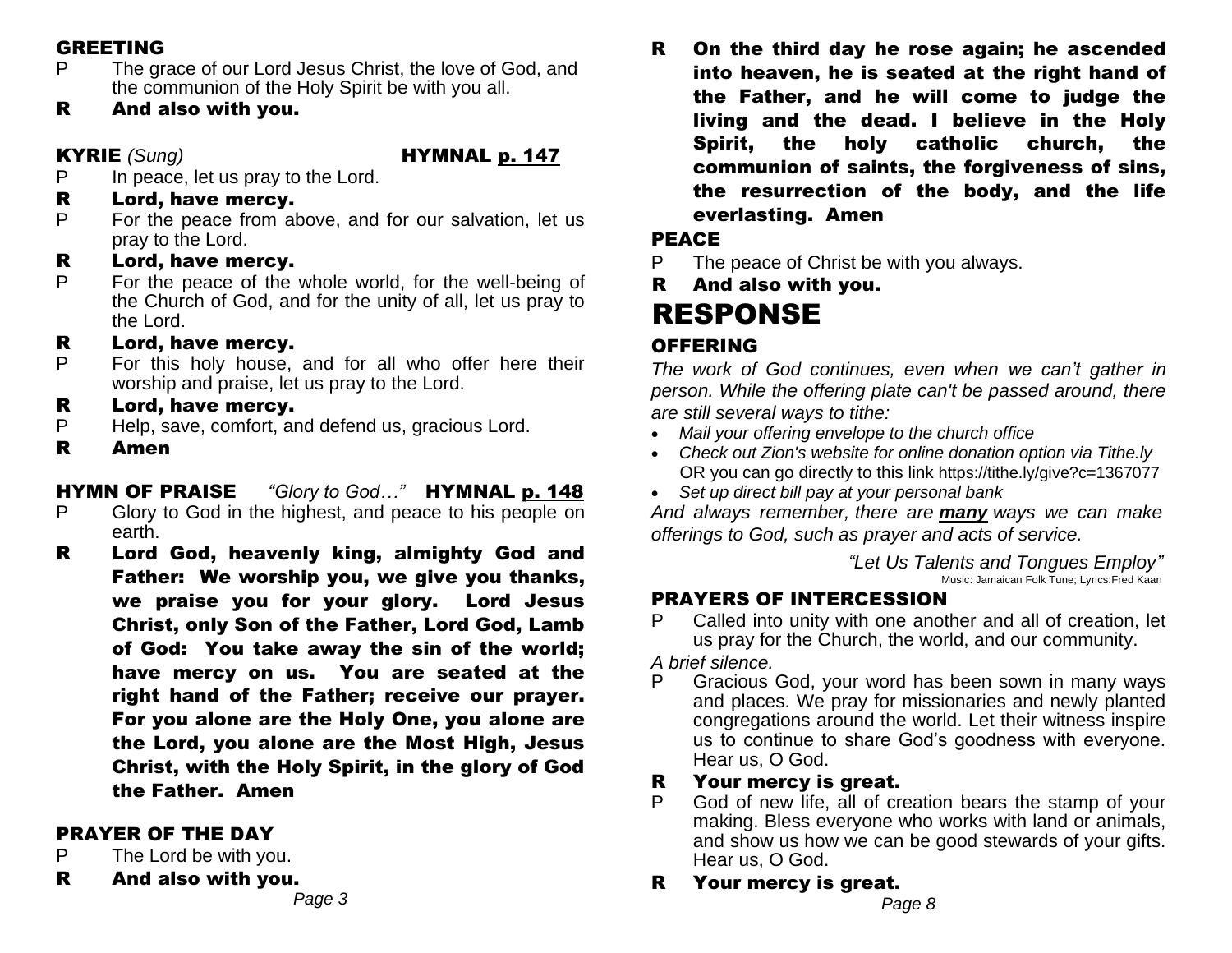HYMN *"Lead On, O King Eternal!"* HYMN NO. 805

Lead on, O King eternal! The day of march has come; henceforth in fields of conquest your tents will be our home. Through days of preparation your grace has made us strong; and now, O King eternal, we lift our battle song.

Lead on, O King eternal, till sin's fierce war shall cease, and holiness shall whisper the sweet amen of peace; for not with swords loud clashing, nor roll of stirring drums, but deeds of love and mercy the heav'nly kingdom comes.

Lead on, O King eternal: we follow, not with fears, for gladness breaks like morning where'er your face appears. Your cross is lifted o'er us; we journey in its light; the crown awaits the conquest; lead on, O God of might!

Text: Ernest W. Shurtleff, 1862-1917

### THE APOSTLES' CREED

- P Let us confess our faith, the faith in which we baptize, in the words of the Apostles' Creed
- R I believe in God, the Father almighty, creator of heaven and earth. I believe in Jesus Christ, God's only Son, our Lord, who was conceived by the Holy Spirit, born of the virgin Mary, suffered under Pontius Pilate, was crucified, died, and was buried; he descended to the dead.
- P Let us pray. Almighty God, we thank you for planting in us the seed of your word. By your Holy Spirit help us to receive it with joy, live according to it, and grow in faith and hope and love, through Jesus Christ, our Savior and Lord.
- R Amen

SPECIAL MUSIC *"Bright and Glorious…"* Ray Salinas YTZ

# WORD

### FIRST READING Psalm 119:105-112

*Your word is a lamp to my feet and a light upon my path. (Ps. 119:105)*

- **<sup>105</sup>** Your word is a lamp to my feet and a light to my path.
- **<sup>106</sup>** I have sworn an oath and confirmed it, to observe your righteous ordinances.
- **<sup>107</sup>** I am severely afflicted;

give me life, O LORD, according to your word.

- **<sup>108</sup>** Accept my offerings of praise, O LORD, and teach me your ordinances.
- **<sup>109</sup>** I hold my life in my hand continually, but I do not forget your law.
- **<sup>110</sup>** The wicked have laid a snare for me, but I do not stray from your precepts.
- **<sup>111</sup>** Your decrees are my heritage forever; they are the joy of my heart.
- **<sup>112</sup>** I incline my heart to perform your statutes forever, to the end. *(NRSV)*
- A The Word of the Lord.
- R Thanks be to God.

### SECOND READING Romans 8:1-11

*There is no condemnation for those who live in Christ. God sent Christ to accomplish what the law was unable to do: condemn sin and free us from its death-dealing ways. The Spirit now empowers proper actions and values in our lives and gives us the promise of resurrected life.*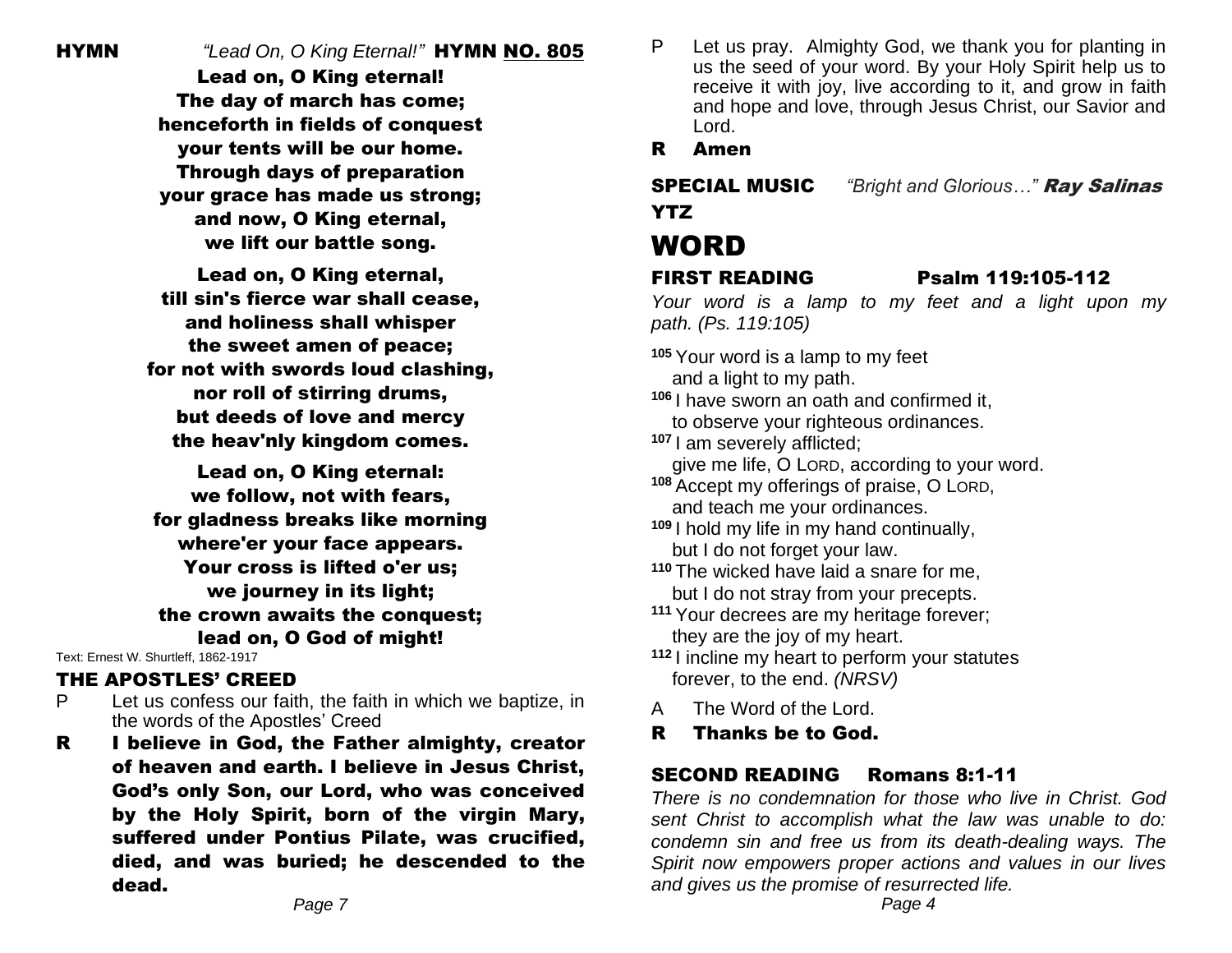There is therefore now no condemnation for those who are in Christ Jesus. **<sup>2</sup>** For the law of the Spirit of life in Christ Jesus has set you free from the law of sin and of death. **<sup>3</sup>** For God has done what the law, weakened by the flesh, could not do: by sending his own Son in the likeness of sinful flesh, and to deal with sin, he condemned sin in the flesh, **<sup>4</sup>** so that the just requirement of the law might be fulfilled in us, who walk not according to the flesh but according to the Spirit. **<sup>5</sup>** For those who live according to the flesh set their minds on the things of the flesh, but those who live according to the Spirit set their minds on the things of the Spirit. **<sup>6</sup>** To set the mind on the flesh is death, but to set the mind on the Spirit is life and peace. **<sup>7</sup>** For this reason the mind that is set on the flesh is hostile to God; it does not submit to God's law—indeed it cannot, **<sup>8</sup>** and those who are in the flesh cannot please God. **<sup>9</sup>** But you are not in the flesh; you are in the Spirit, since the Spirit of God dwells in you. Anyone who does not have the Spirit of Christ does not belong to him. **<sup>10</sup>** But if Christ is in you, though the body is dead because of sin, the Spirit is life because of righteousness. **<sup>11</sup>** If the Spirit of him who raised Jesus from the dead dwells in you, he who raised Christ from the dead will give life to your mortal bodies also through his Spirit that dwells in you. *(NRSV)*

- A The Word of the Lord.
- R Thanks be to God.

### GOSPEL ACCLAMATION HYMNAL p. 151





- P The holy gospel according to St. Matthew, the  $13<sup>th</sup>$ Chapter.
- R Glory to you, O Lord.

# GOSPEL Matthew 13:1-9, 18-23

*In Matthew's gospel, both Jesus and his disciples "sow the seed" of God's word by proclaiming the good news that "the kingdom of heaven is near." Now, in a memorable parable, Jesus explains why this good news produces different results in those who hear.*

That same day Jesus went out of the house and sat beside the sea. **<sup>2</sup>** Such great crowds gathered around him that he got into a boat and sat there, while the whole crowd stood on the beach. **<sup>3</sup>** And he told them many things in parables, saying: "Listen! A sower went out to sow. **<sup>4</sup>** And as he sowed, some seeds fell on the path, and the birds came and ate them up. **<sup>5</sup>** Other seeds fell on rocky ground, where they did not have much soil, and they sprang up quickly, since they had no depth of soil. **<sup>6</sup>** But when the sun rose, they were scorched; and since they had no root, they withered away. **<sup>7</sup>** Other seeds fell among thorns, and the thorns grew up and choked them. **<sup>8</sup>** Other seeds fell on good soil and brought forth grain, some a hundredfold, some sixty, some thirty. **<sup>9</sup>** Let anyone with ears listen!"

**<sup>18</sup>** "Hear then the parable of the sower. **<sup>19</sup>** When anyone hears the word of the kingdom and does not understand it, the evil one comes and snatches away what is sown in the heart; this is what was sown on the path. **<sup>20</sup>** As for what was sown on rocky ground, this is the one who hears the word and immediately receives it with joy; **<sup>21</sup>** yet such a person has no root, but endures only for a while, and when trouble or persecution arises on account of the word, that person immediately falls away. **<sup>22</sup>** As for what was sown among thorns, this is the one who hears the word, but the cares of the world and the lure of wealth choke the word, and it yields nothing. **<sup>23</sup>** But as for what was sown on good soil, this is the one who hears the word and understands it, who indeed bears fruit and yields, in one case a hundredfold, in another sixty, and in another thirty." *(NRSV)*

P The gospel of the Lord.

# R Praise to you, O Christ.

SERMON *"The Four R's"* Rev. Ron Windecker